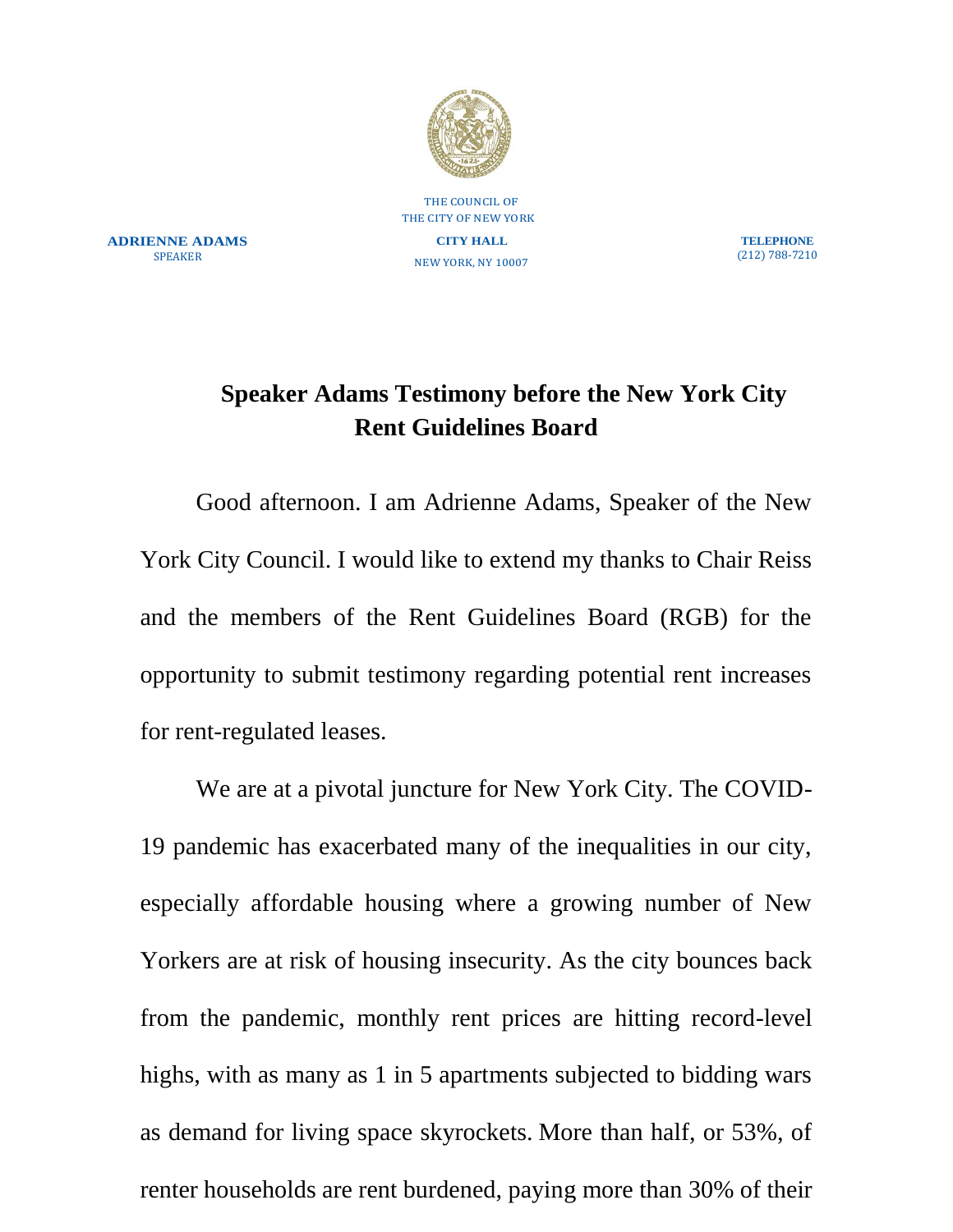income toward rent; and of those rent burdened households, almost one-third are severely rent burdened, paying more than 50% of their income towards rent. The effect of this extreme demand, coupled with the City's limited housing supply, cannot be overstated.

There are a little over one million rent regulated units in the City, which provide crucial protection against homelessness and housing instability for millions of New Yorkers. However, many low-income residents and people of color, now find themselves facing the prospect of homelessness. Earlier this year, the eviction moratorium in place since the beginning of the pandemic in 2020 expired. Since then, hundreds of thousands of eviction cases have been filed, requiring many of the New Yorkers facing eviction to go to Housing Court without legal representation. Despite the City's Right to Counsel law, there are simply not enough legal service providers to meet the current need for representation by low-income tenants. The Board must consider this risk of worsening the City's homelessness crisis when deciding the upcoming rent increases,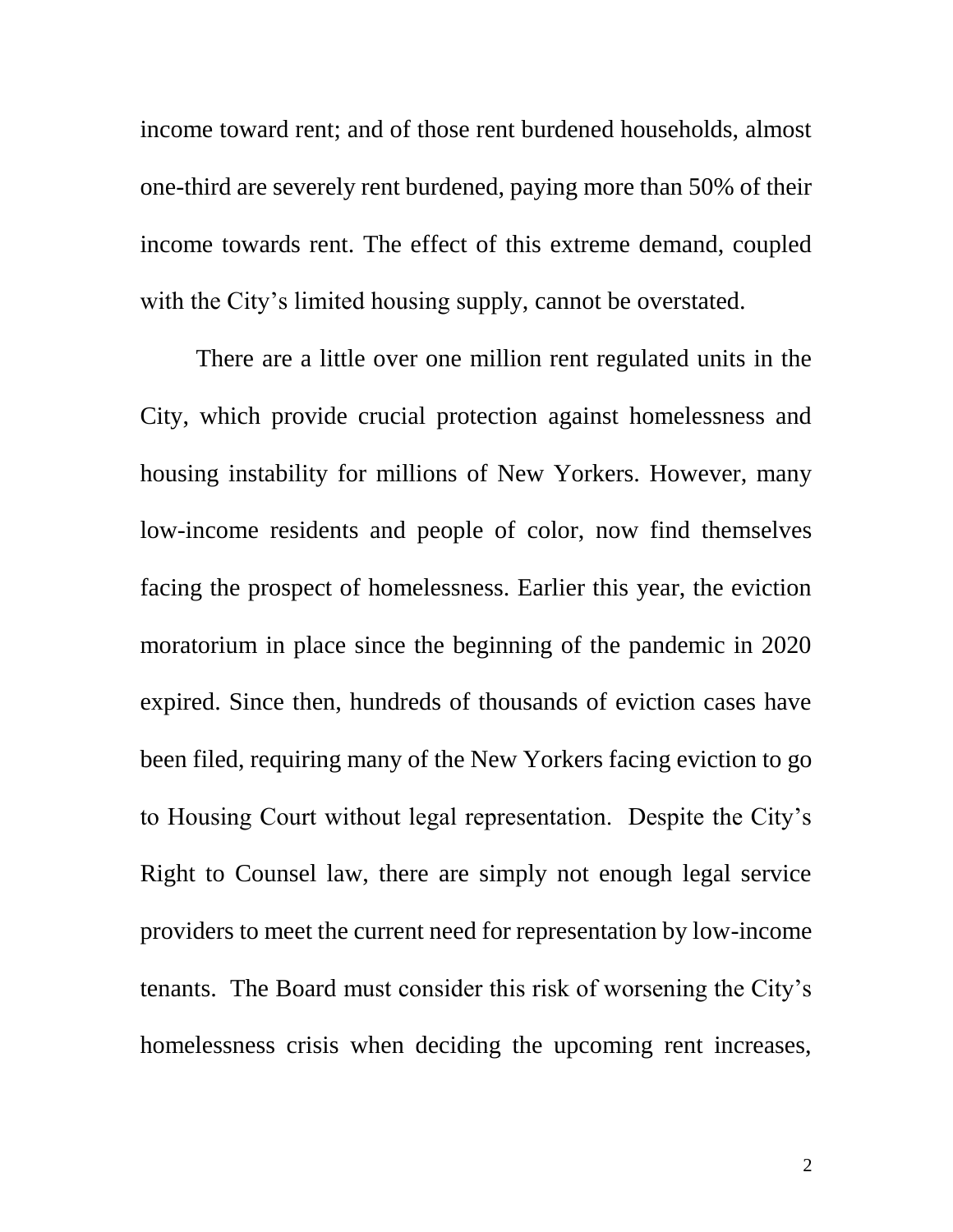along with the current context of the economy, rising costs, and inflation.

Although the economy is on the mend, we are still far from an environment where tenants can afford massive increases in rent. Looking at several metrics, including the unemployment rate, sales tax collection, monthly job gains, and tourism, the economy is showing signs of improvement from 2020. In addition, this Board's 2022 Income and Affordability Study reported that total wages have increased by 3.2% in 2021.

However, inflation in the city's metro area has been growing at its highest annual rate in 30 years, at 6.1% last quarter, driving a rise in costs across the board for tenants and landlords. Inflation and price increases in utilities and goods, such as groceries, have clearly outpaced whatever gains New Yorkers have made in their wages. According to a recent report, two thirds of the U.S. population now live paycheck to paycheck, and a 2016 report found that, even before the pandemic, nearly 60% of all New Yorkers were roughly one paycheck away from homelessness.

3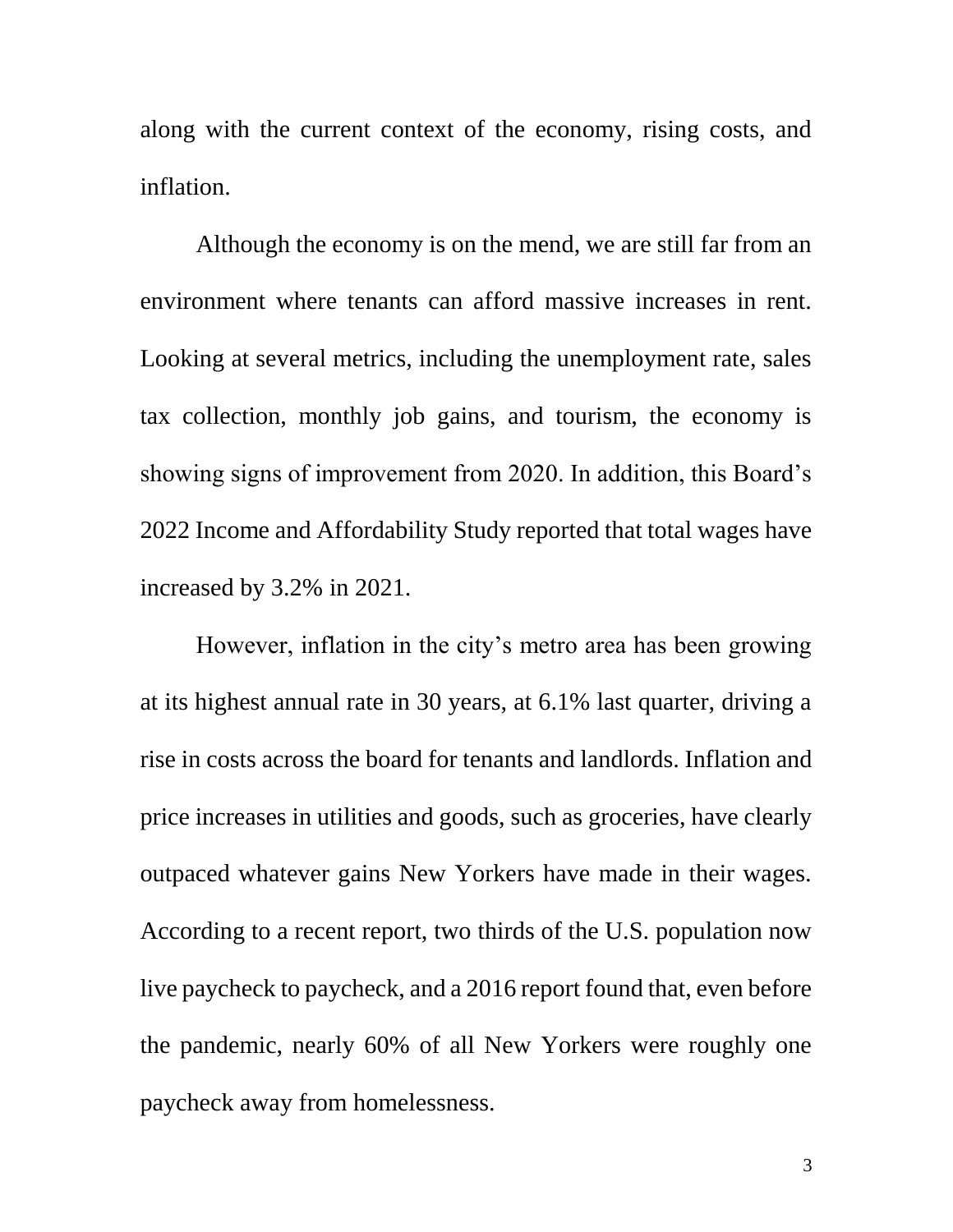Allowing substantial increases in rent at this time would endanger far too many New Yorkers who are unable to pay these proposed rent increases. We cannot afford to plunge hundreds of thousands of rent-regulated New Yorkers into the chaos of a housing market that already does not have sufficient supply to meet demand, especially when our city is in the midst of demonstrating remarkable resilience in its recovery efforts. We cannot move forward if it means leaving our most vulnerable behind. Our residents should not be turned out of their homes as we take steps to make deeper investments in affordable housing and establish a robust, comprehensive housing strategy for our city. It is imperative that New Yorkers have the reassurance and security that they can continue to live in their homes so we can make space to discuss how to progress as a city. At the same time, we recognize that any decision by this Board must be in sync with a broader housing affordability strategy that involves all stakeholders, including homeowners and landlords. Therefore, I urge the Board to vote for rental increases at the lowest end of the range.